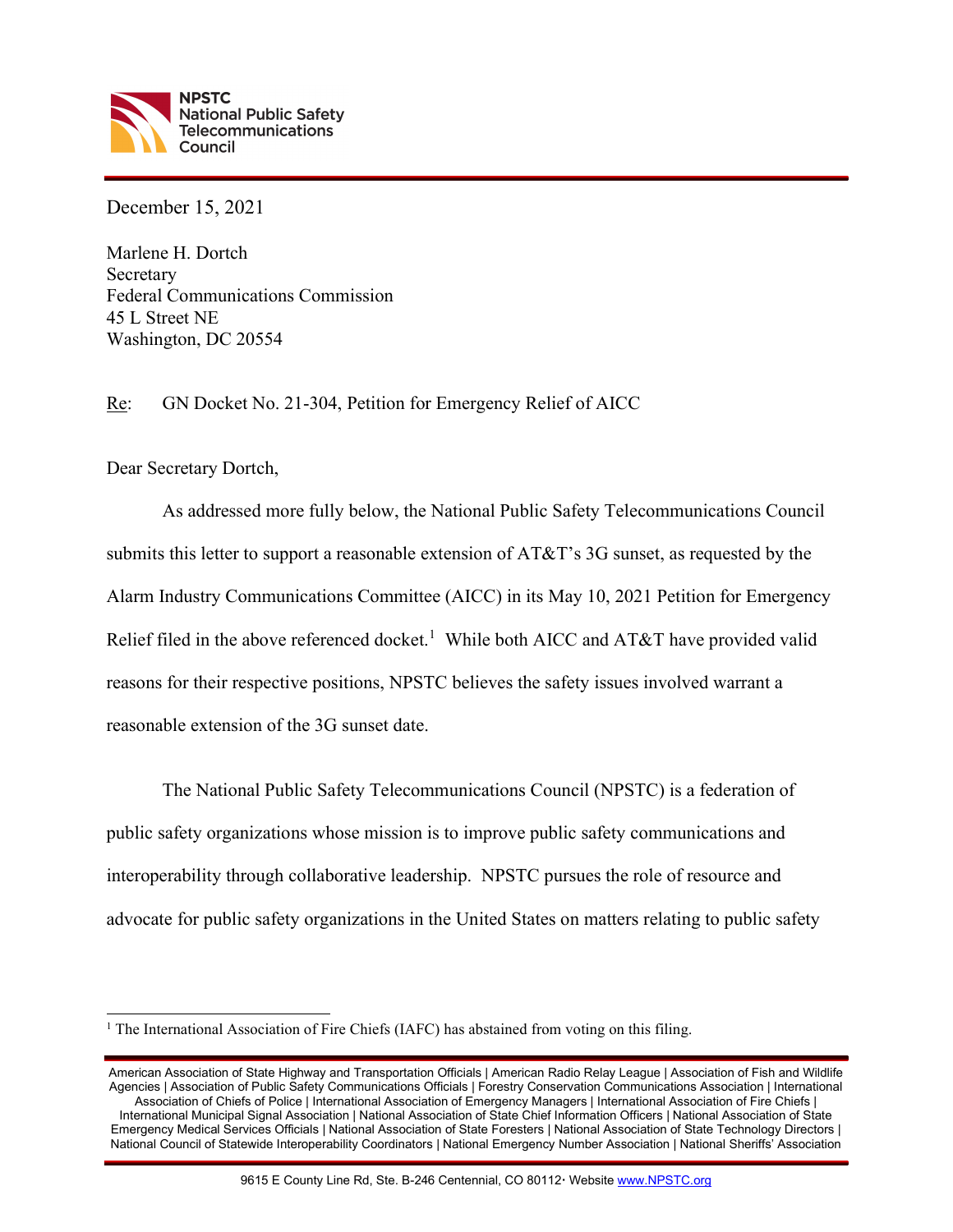telecommunications. Accordingly, NPSTC provides guidance on issues that can either negatively impact or benefit the operation of public safety communications.

The AICC has requested that the Commission require AT&T to extend its 3G service sunset date from February 22, 2022 to December 31, 2022. AICC has advised the Commission that due to COVID restrictions and supply chain shortages, its members have been unable to update alarm devices currently operating on AT&T 3G service in as timely a manner as originally planned.<sup>2</sup> Without an update, these alarm devices will discontinue operations when AT&T retires its 3G service, currently targeted for February 22, 2022.

In response AT&T has opposed extending the 3G sunset date, advising that it needs to repurpose 10 MHz of its spectrum in the 850 MHz band currently used for 3G to support 5G. AT&T stated that it needs to repurpose the 10 MHz of 3G spectrum so it can carry more 5G traffic at 850 MHz and can also provide an adequate uplink signal to support increased C-Band (3.7 GHz) downlink 5G coverage. AT&T also responds that escalating traffic demands will place increasingly severe strains on its 4G LTE network in 2022, and the transition to 5G is necessary to relieve that pressure.

NPSTC believes that both AICC and AT&T have set forth reasonable arguments from their own perspectives. Ideally, AICC and AT&T could reach some compromise that would meet each other's needs. However, should AICC and AT&T be unable to reach a voluntary agreement, NPSTC's greatest concern is the safety issues that will occur if the 3G sunset is not extended.

<sup>&</sup>lt;sup>2</sup> AICC Petition for Emergency Relief, May 10, 2021, Summary section, page ii.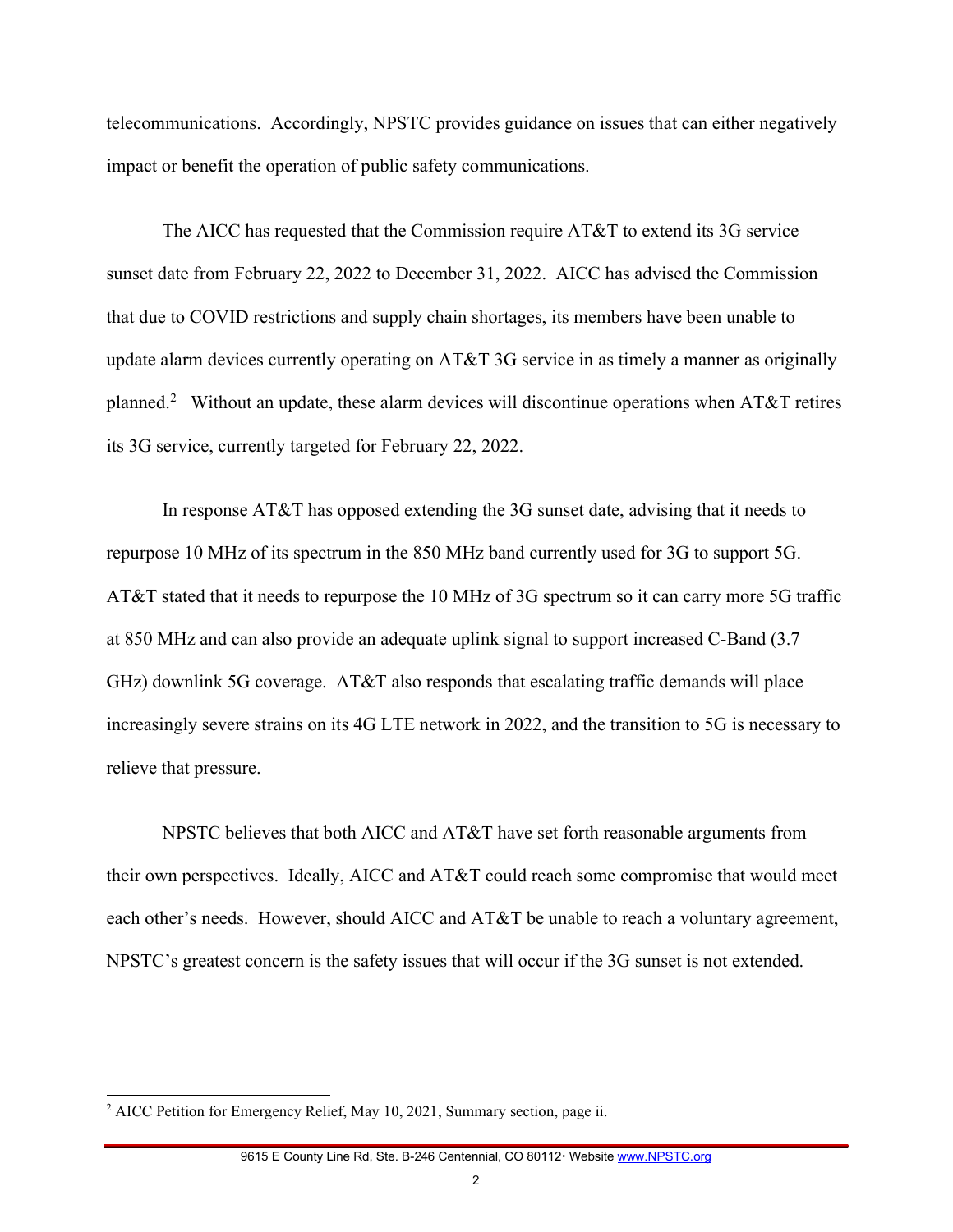NPSTC's primary concern on this issue are remaining fire alarms, intrusion and security alarms and medical alert alarms that will not be able to communicate once the 3G service is retired. These alarms protect the safety of people and property and are essential tools for public safety fire, law enforcement and emergency medical responders.

The record in this proceeding also addresses the concerns that felons and drunk drivers currently being monitoring by ankle bracelets operating on AT&T's 3G technology will go untracked once the 3G service is retired. Alcohol Monitoring Systems, Inc. noted that

The Commission should vote swiftly to extend the 3G sunset, in order to prevent potentially tens of thousands of offenders ranging from sex offenders, child abusers, domestic violence offenders, gang members, drug dealers and drunk drivers from going unmonitored, and able to commit dangerous acts without detection.<sup>3</sup>

In addition, the record indicates that safe and effective transport of children on school

busses will be impacted:

More than 100,000 school buses across the country still rely on 3G telematics for student tracking, student identification, vehicle maintenance safety, efficient logistical operations, and/or COVID-19 contact tracing efforts. And all are at risk of losing data services immediately when AT&T shuts off 3G service. The impact is exponentially worse since social distancing, driver shortages and pandemic safety requirements continue to cause extreme logistical headaches for school transportation directors. This loss of connectivity will be detrimental to the operations of school districts, and even more importantly, can impact student safety.<sup>4</sup>

NPSTC recommends the Commission use its influence to attempt achieving a compromise

that serves the needs of both AICC/its members and AT&T. However, if such a voluntary

compromise is unattainable, NPSTC believes the Commission must place a priority on the safety

<sup>&</sup>lt;sup>3</sup> Comments of Alcohol Monitoring Systems, Inc., August 30, 2021 at page 5.

<sup>4</sup> Reply Comments of Zonar Systems, September 14, 2021, at page 6.